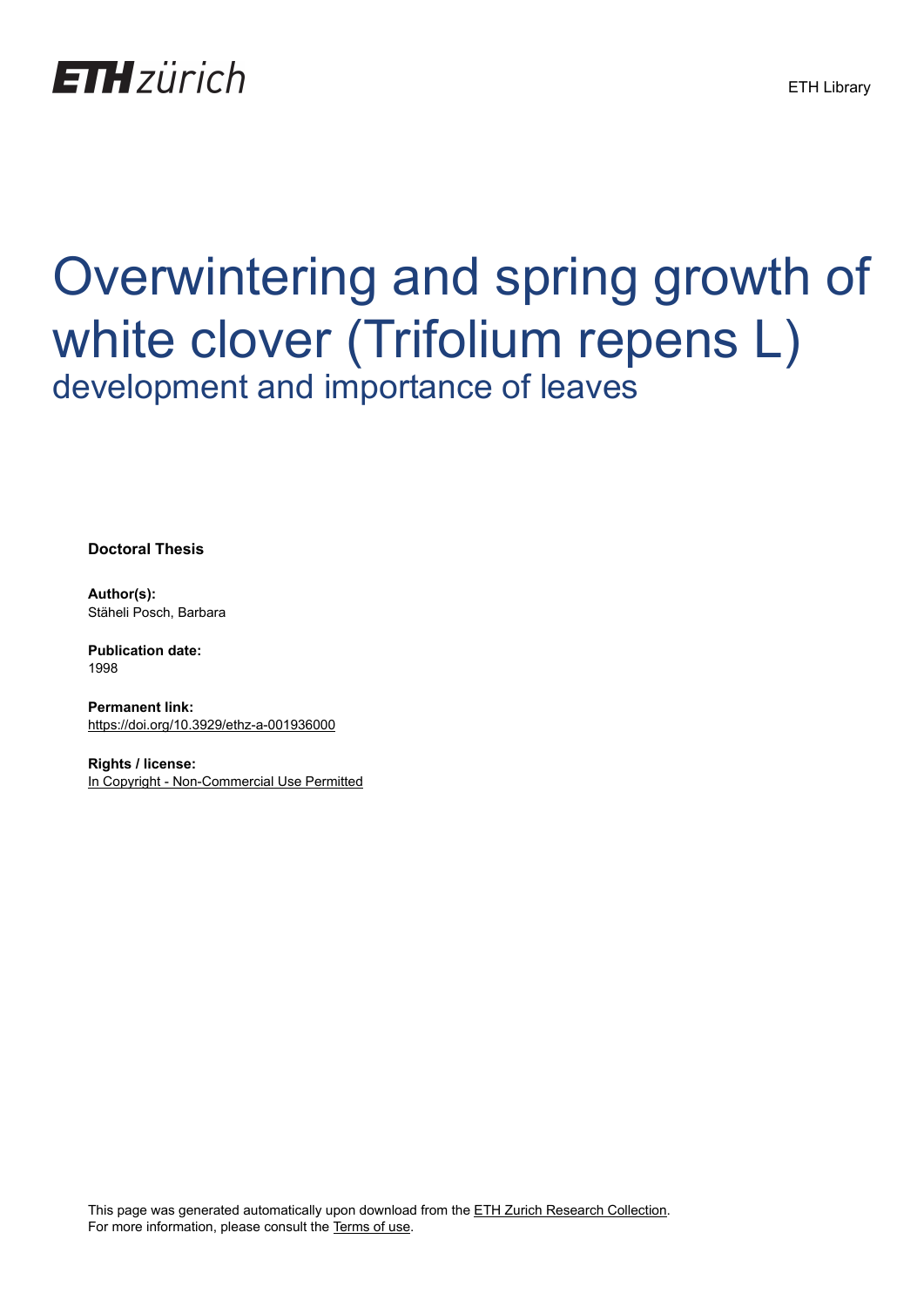Diss. ETH No. 12514

# **Overwintering and spring growth of white clover (Trifolium repens L) development and importance of leaves**

A dissertation submitted to the SWISS FEDERAL INSTITUTE OF TECHNOLOGY **ZURICH** for the degree of DOCTOR OF NATURAL SCIENCES

presented by

BARBARA STÄHELI POSCH Dipl, Ing. Agr. ETH-Zurich born June 15, 1966 citizen of Winterthur (ZH) and Fischingen (TG)

accepted on the recommendation of

PROF. DA. J. NÖSBERGER examiner

PROF. DR. A. GUCKERT & DR. A. LÜSCHER co-examiners

**1998**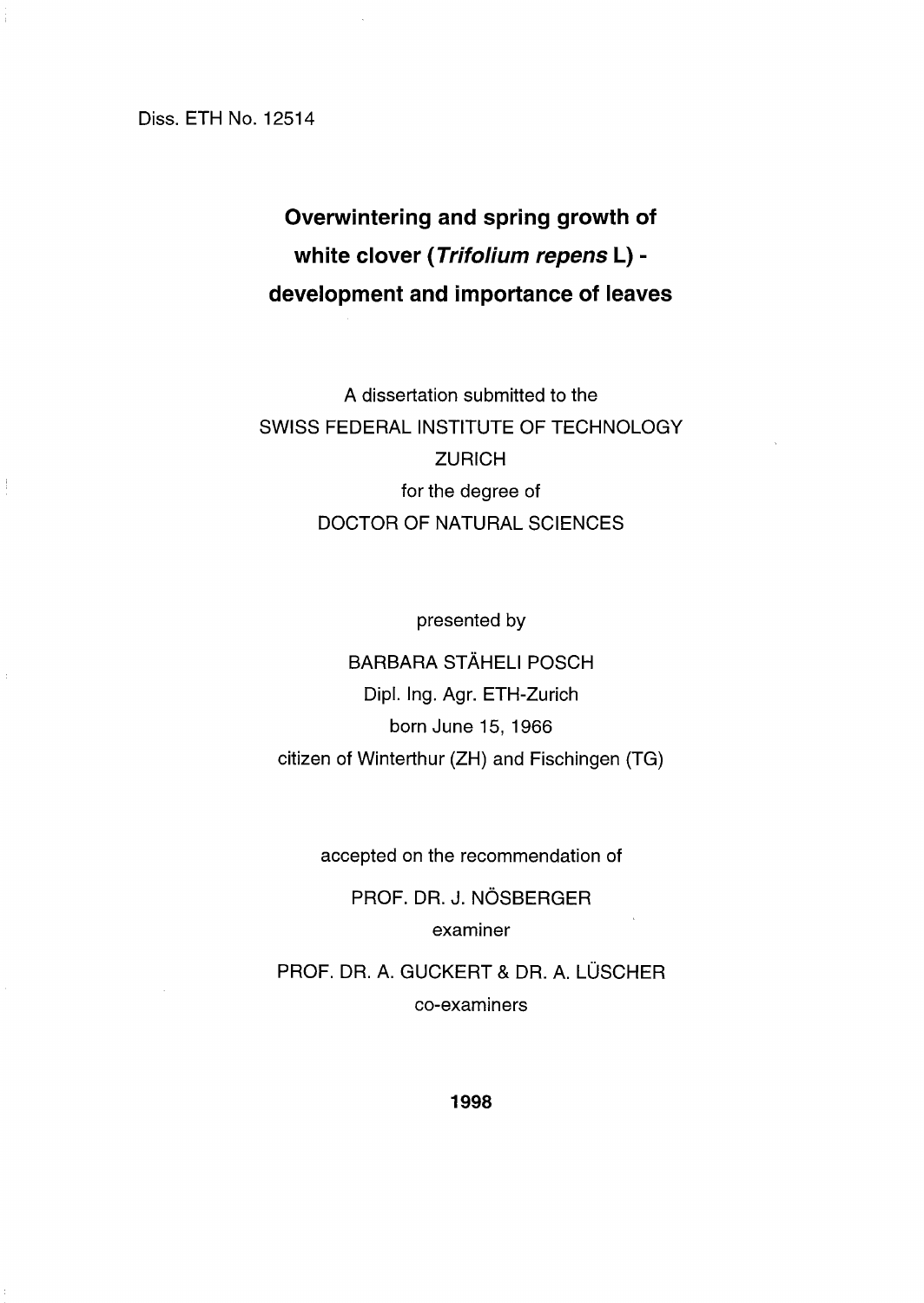#### $\mathbf{I}$ **GENERAL SUMMARY**

Under favourable conditions during the growing season, the proportion of white clover (Trifolium repens L.) in grass/clover mixtures often increases, whereas a low proportion of clover and, thus, a low yield are observed in spring. It was assumed that processes during winter and spring are responsible for these fluctuations during and between the growing seasons and, thus, for its lack of persistence. The aim of this study was to investigate the influence of climate, competition and genotype on overwintering and the regrowth of white clover in spring. The special focus of the study was on leaf development at low temperature and the role of leaves during winter and spring.

- A) In a field experiment, swards of two white clover varieties (AberHeraid and Huia), differing in winterhardiness, temperature requirements for growth and carbohydrate reserves, were investigated. Overwintering, spring growth and yield of white clover in pure stands and in competition with perennial ryegrass (Lolium perenne L.) were examined over three years. This experiment was conducted within the scope of a collaboration (COST Action 814) among several European research groups, all of which made similar experiments under very different climatic conditions.
- B) In the experiments in the field and in a controlled environment, the effect of two white clover varieties (AberHeraid and Huia), grown with and without competition with perennial ryegrass (Lolium perenne L.), on the leaf development of individual white clover plants was examined. We also tested the hypothesis that leaves are important for successful overwintering and spring growth by comparing plants that were defoliated throughout the winter with undefoliated plants.

### Results:

 $\ddot{\phantom{a}}$ 

-----------------------

1) Annual yield and yield in spring was about 27% higher for AberHerald than for Huia when grown in competition with perennial ryegrass and 10% higher when grown as a monoculture.

1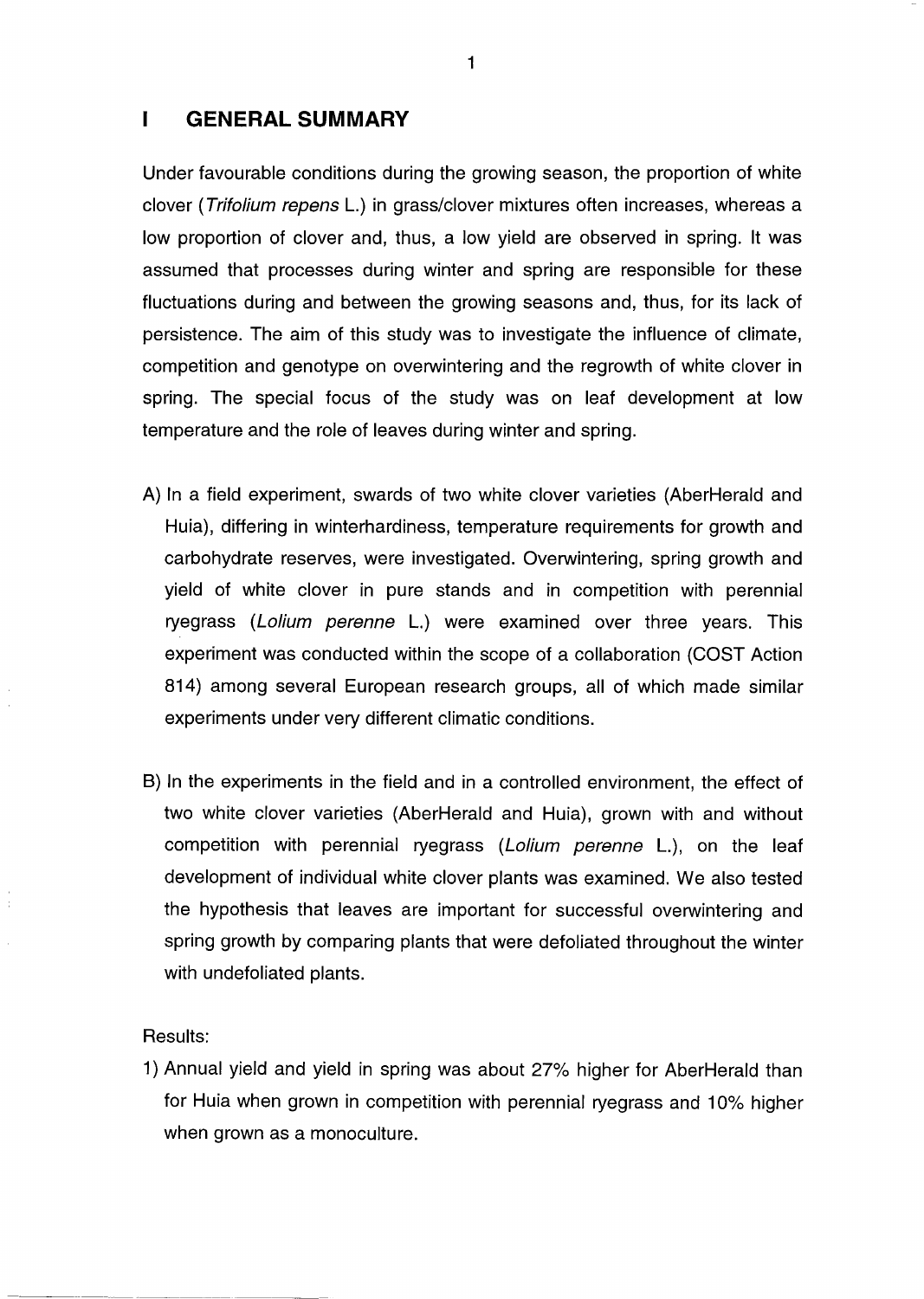- 2) Leaf emergence and leaf size were very temperature-dependent, and AberHerald had more and bigger leaves than Huia due to the more intense meristematic activity. Leaves of AberHerald were about 40% larger than those of Huia in early and late spring.
- 3) Carbohydrate content in the stolons was clearly higher for AberHerald than for Huia. This effect was measured in autumn (+8 mg TNC/100mg stolon dry mass) and, to a lesser extent, in spring (+5 mg TNC/1OOmg stolon dry mass).

Ť

- 4) In general, competition with perennial ryegrass reduced growth rates and the size of all the organs of white clover. The number and size of the leaves as weil as the number of nodes and buds were negatively affected by competition.
- 5) Both varieties generally lost only few buds and nodes, the clear exception being white clover plants when they were defoliated throughout the winter. These plants lost about 45% of their initial number of buds and nodes.
- 6) Plants with no leaves in winter showed lower rates of leaf growth and, thus, fewer (-300%) and much smaller leaves (-350%).

Leaves were found to be very important for overwintering and the competitive ability of white clover. Thus, the persistence of clover and its proportion in swards in spring may be increased by preserving leaves during winter and spring; this can be achieved by breeding and/or management.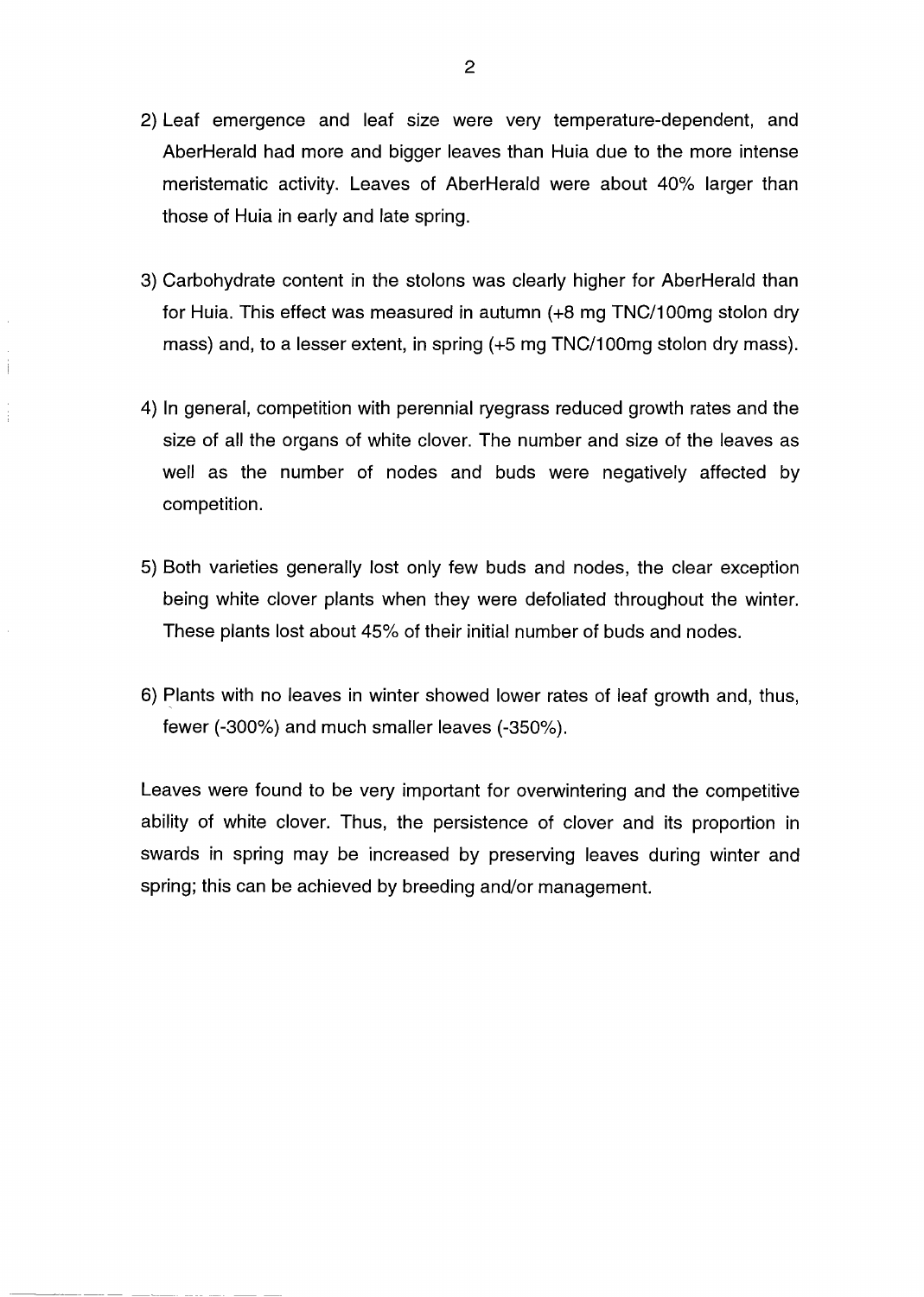## **<sup>11</sup> ZUSAMMENFASSUNG**

Der Weissklee (Trifolium repens L.) -Anteil in Gras/Klee-Mischungen erhöht sich bei optimalen Bedingungen während der Wachstumsperiode oft. Demgegenüber wurden aber kleine Weissklee-Erträge und -Anteile im Frühling beobachtet. Es wird vermutet, dass Vorgänge über den Winter und im Frühling für diese Schwankungen und die mangelnde Ausdauer verantwortlich sind. Diese Arbeit befasst sich mit dem Einfluss von Klima, Konkurrenz und Genotyp auf die Überwinterung und den Frühlingsaufwuchs von Weissklee mit dem Schwergewicht auf der Blattentwicklung bei tiefen Temperaturen und der Bedeutung der Blätter im Winter und Frühling.

- A) In einem Feldversuch wurde die Überwinterung und der Frühlingsaufwuchs zweier Weissklee Sorten als Monokultur und in Mischung mit englischem Raygras (Lolium perenne L.) während dreier Jahre untersucht. Die Sorten, AberHerald und Huia, unterscheiden sich in der Winterhärte, den Anforderungen an die Temperatur für das Wachstum und den Kohlenhydratreserven. Dieser Versuch wurde in Zusammenarbeit (COST Action 814) mit verschiedenen europäischen Forschungsgruppen, die ähnliche Versuche in den unterschiedlichsten Klimaten ausführten, gemacht.
- B) In Feldversuchen und in einem Klimakammerversuch wurde die Blattentwicklung von Weissklee bei tiefen Temperaturen untersucht. Im Feld wuchsen die beiden Weisskleesorten, AberHerald und Huia, als Einzelpflanzen, ohne oder mit Konkurrenz von englischem Raigras. Es wurde die Hypothese geprüft, ob Blätter für eine erfolgreiche Überwinterung und den Aufwuchs im Frühling von Bedeutung sind. Zu diesem Zweck wurden Weissklee-Pflanzen während des ganzen Winters entblättert und mit nicht entblätterten Pflanzen verglichen.